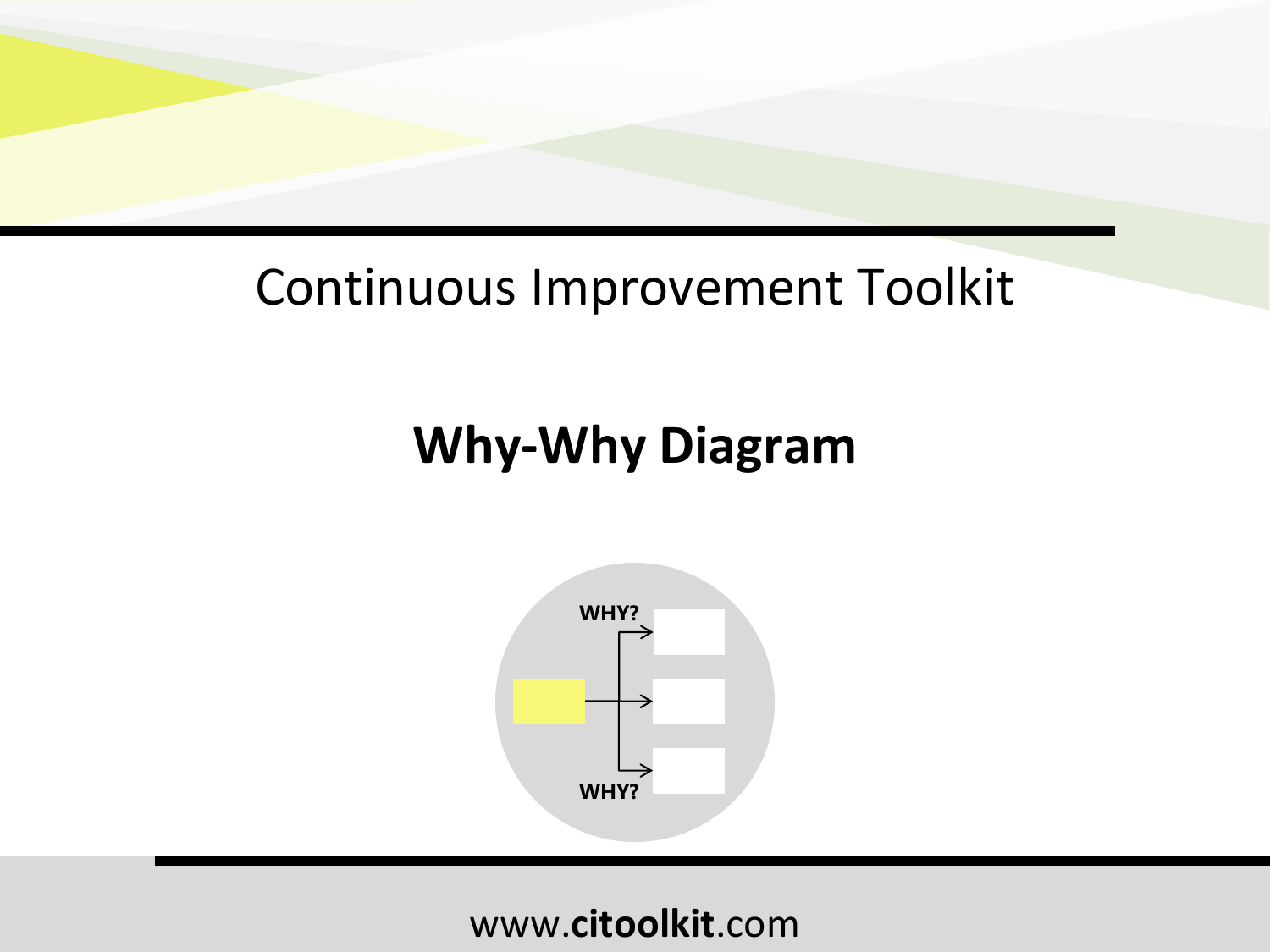### 5 Whys is most effective when used to solve **simple problems** with a single root cause



It follows a path that is **linear** toward the root cause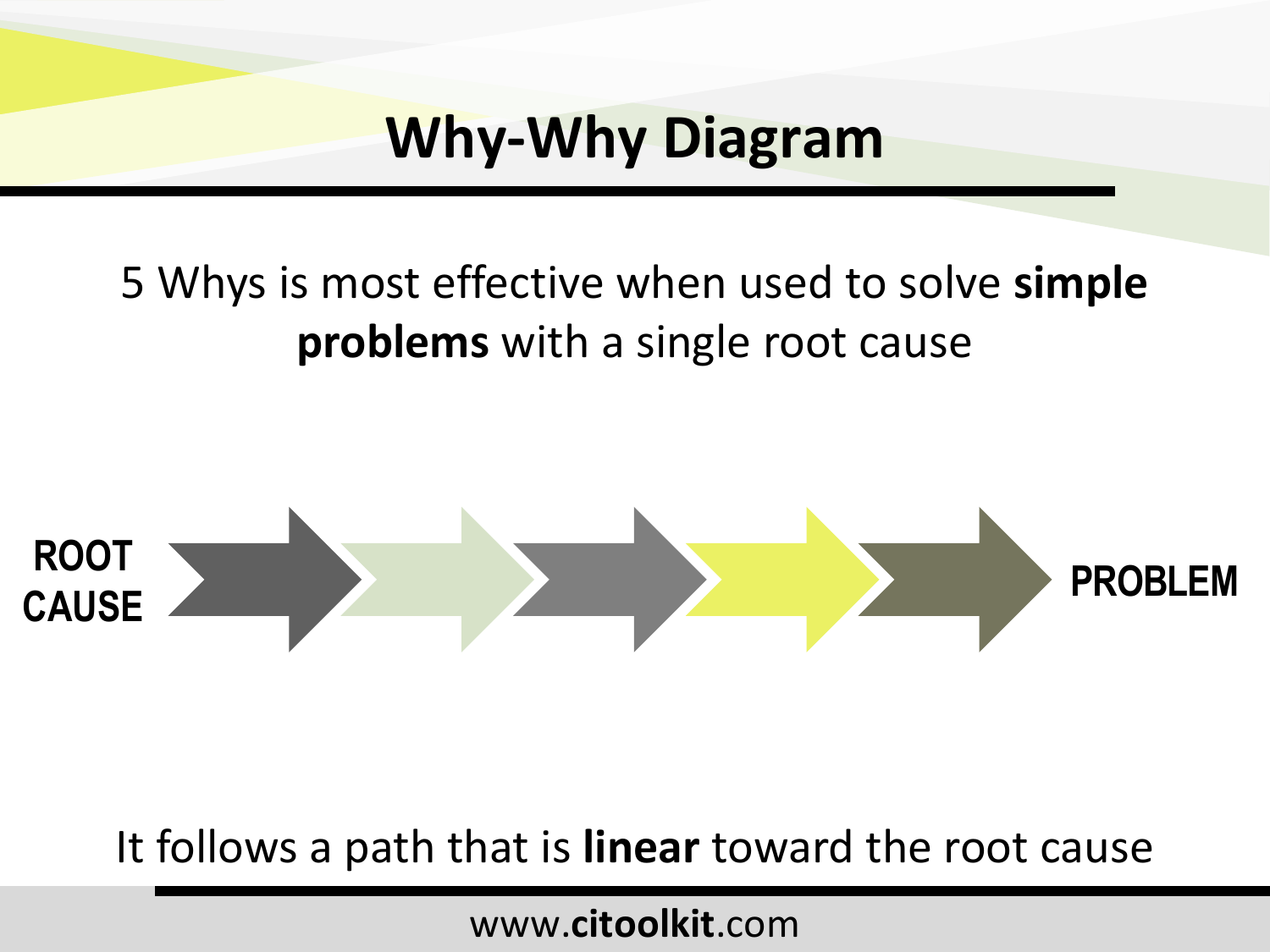### Oftentimes, a problem is the result of **multiple causes**  occurring together

# **PROBLEM**

Each cause is the result of a further cause or multiple causes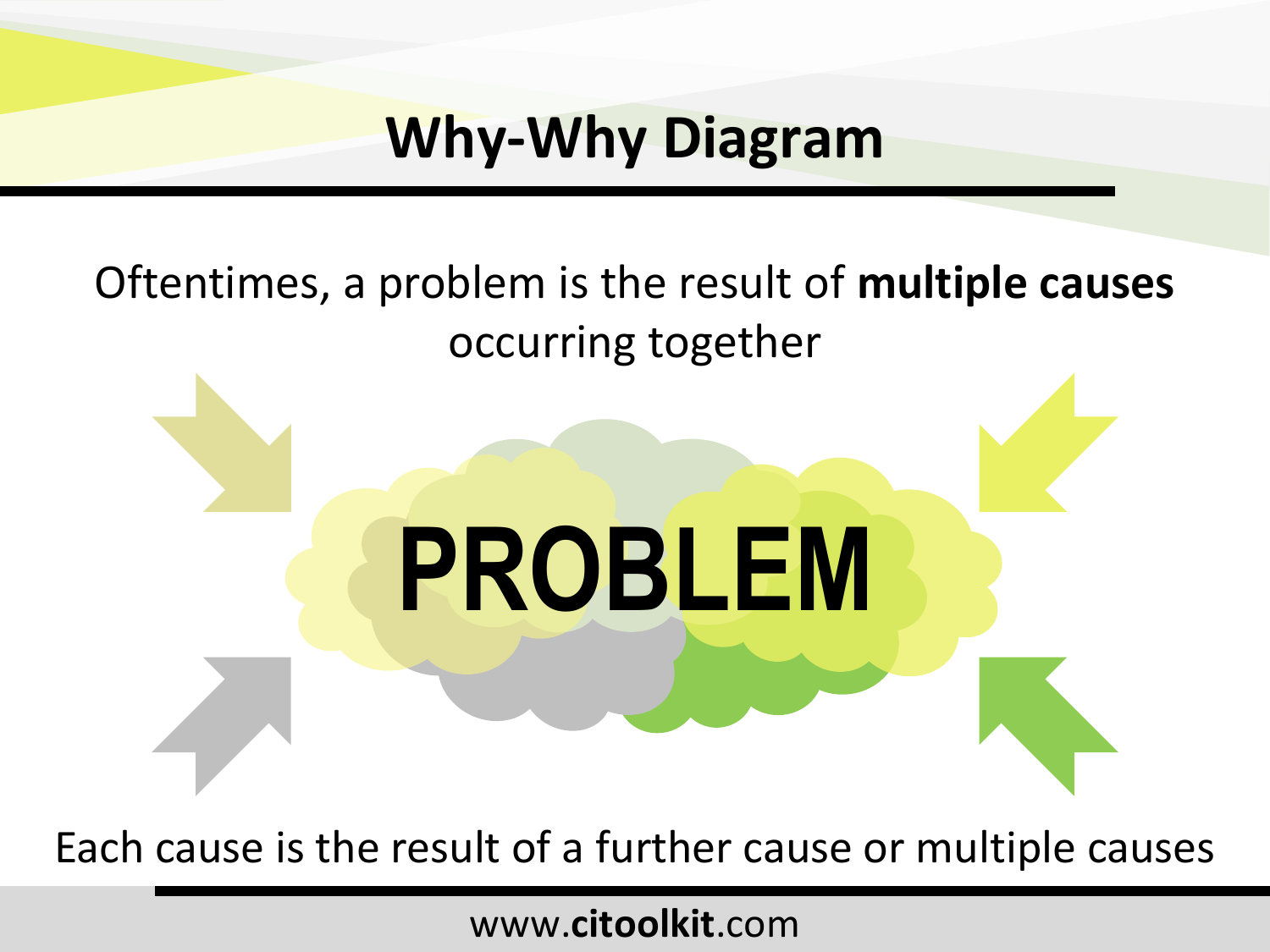Each time you ask why, there might be more than one answer



In other words, a problem may have different potential root causes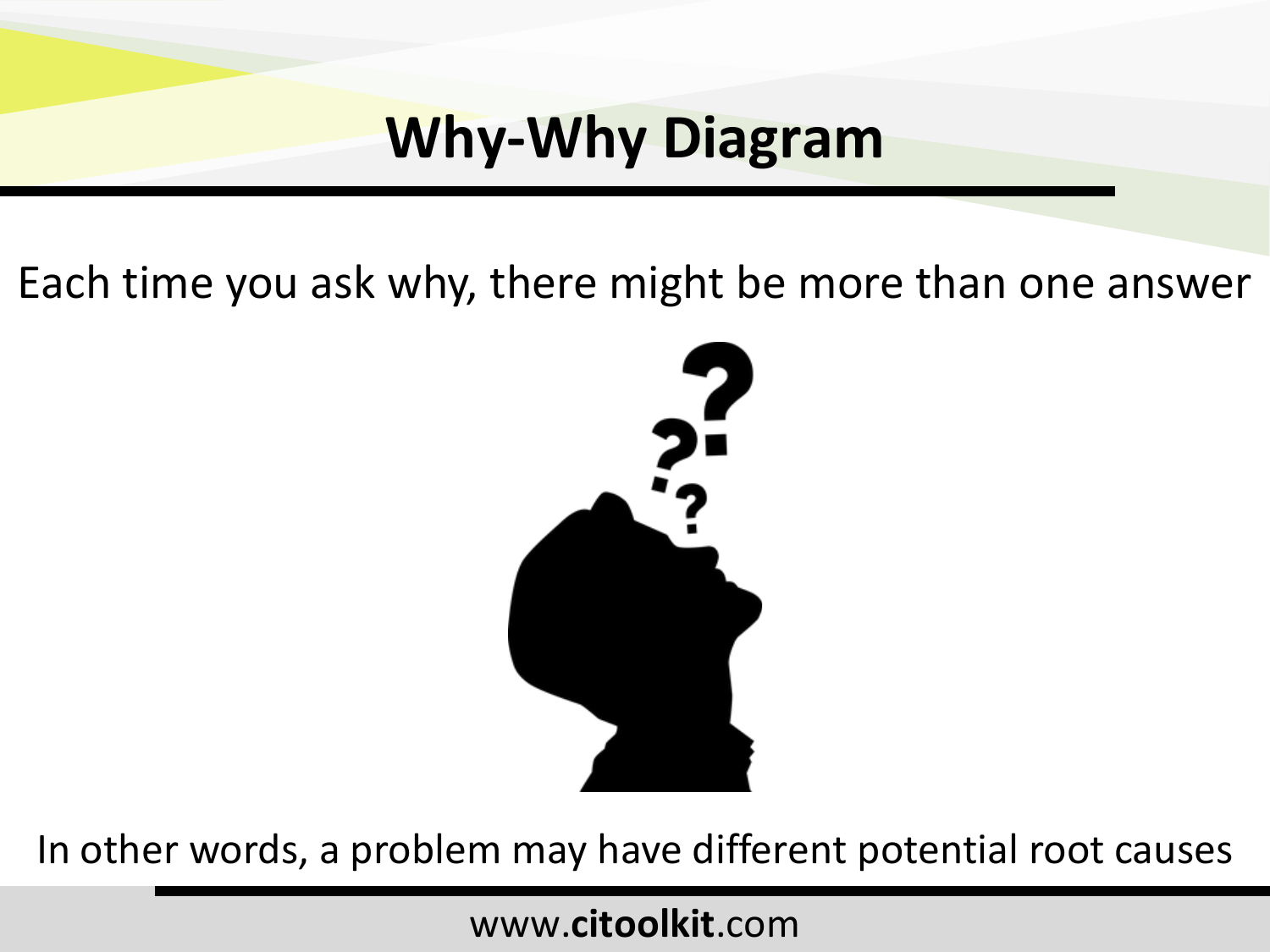A Why-Why Diagram is an **extension** of the 5 Whys approach



They are **similar** in that they both ask the same Why question multiple times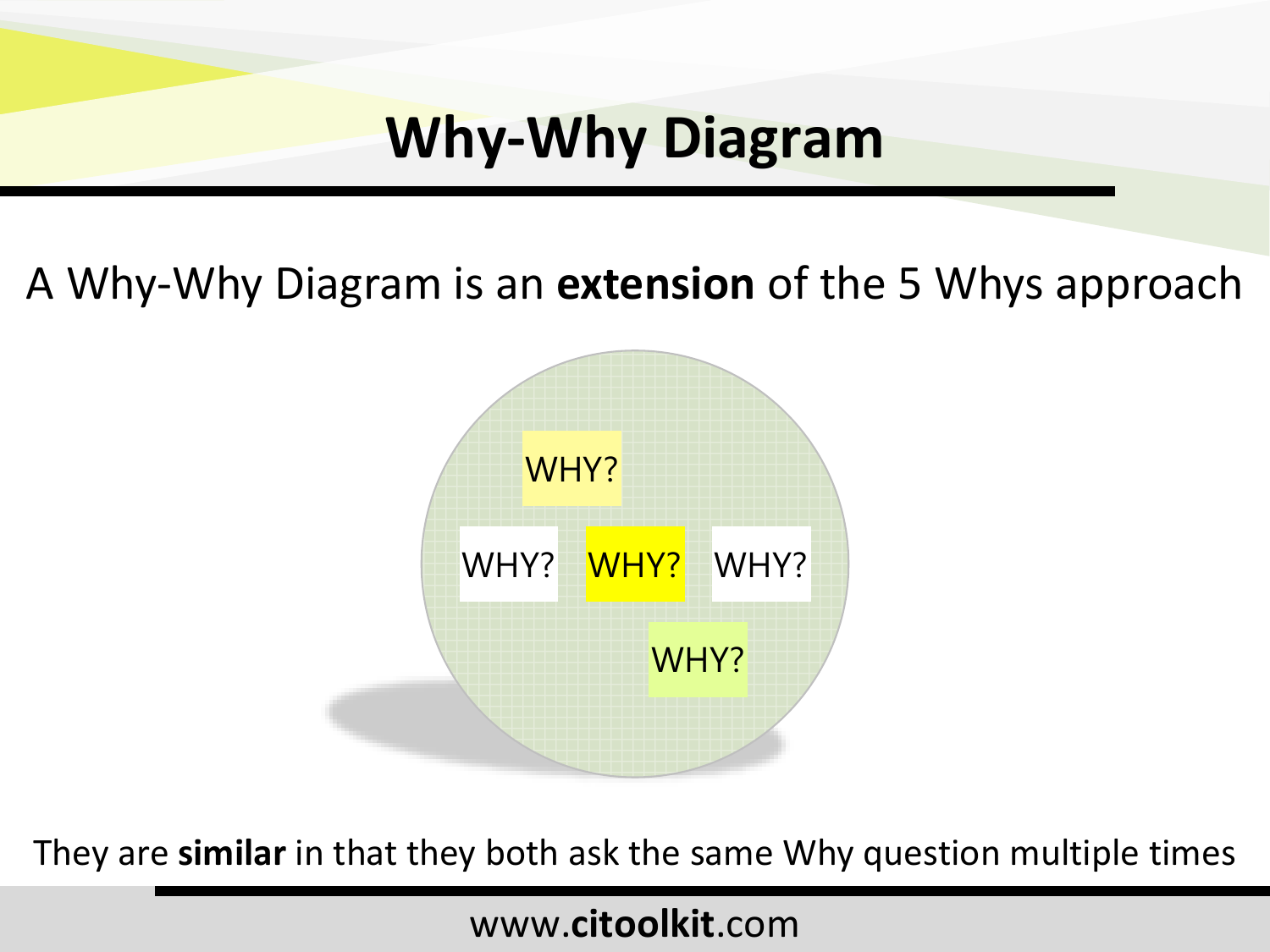### A **Why-Why Diagram** is used to identify the root causes of a problem when there are multiple factors to consider



There may be multiple answers at each stage, and each of these answers need to go through a separate process of the **why-whys analysis**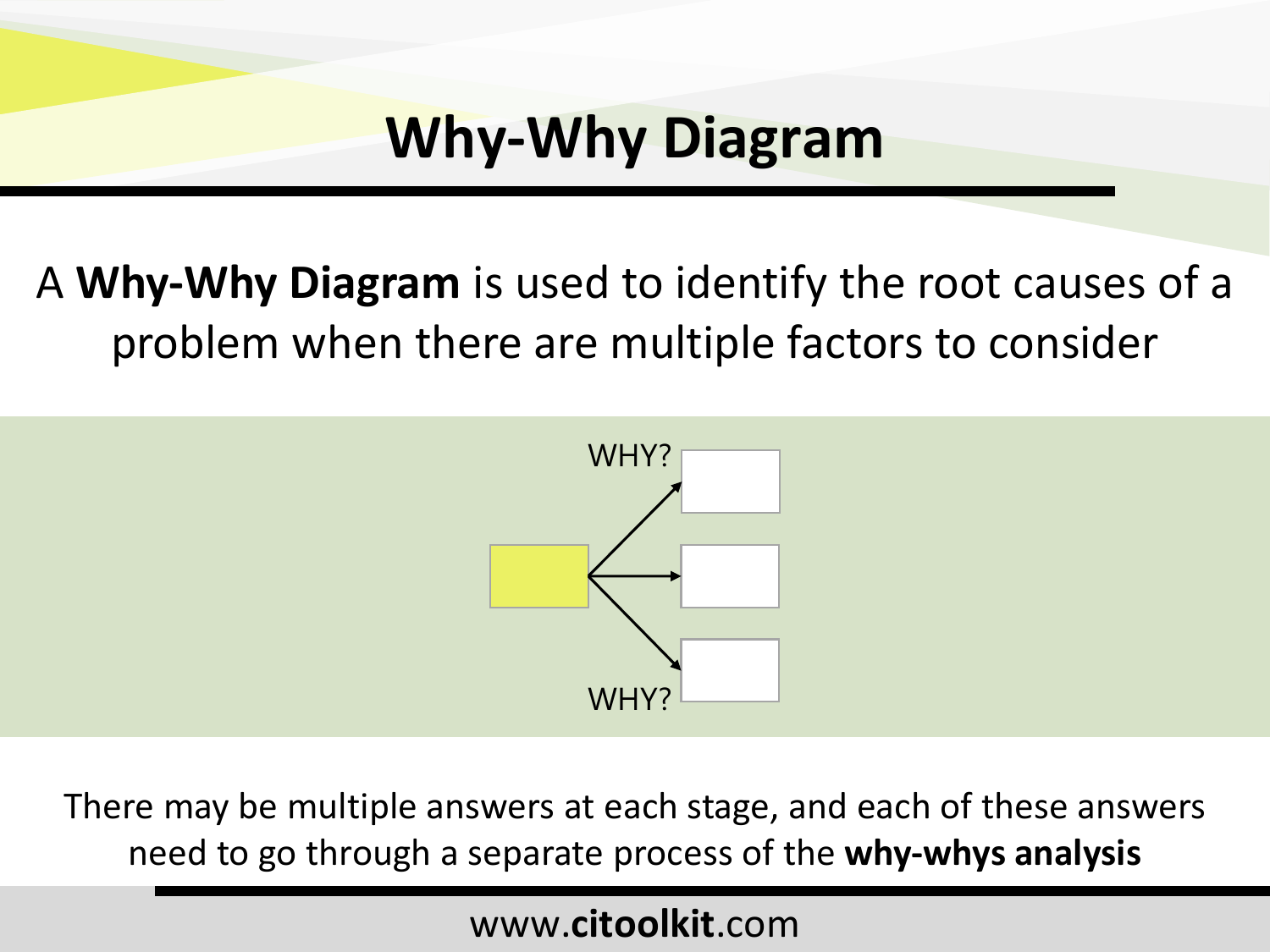Such hierarchical structure of potential causes can be **represented** in a tree diagram or a fishbone diagram



The information in this diagram is in fact the same as what you would find in a fishbone diagram, but the format is different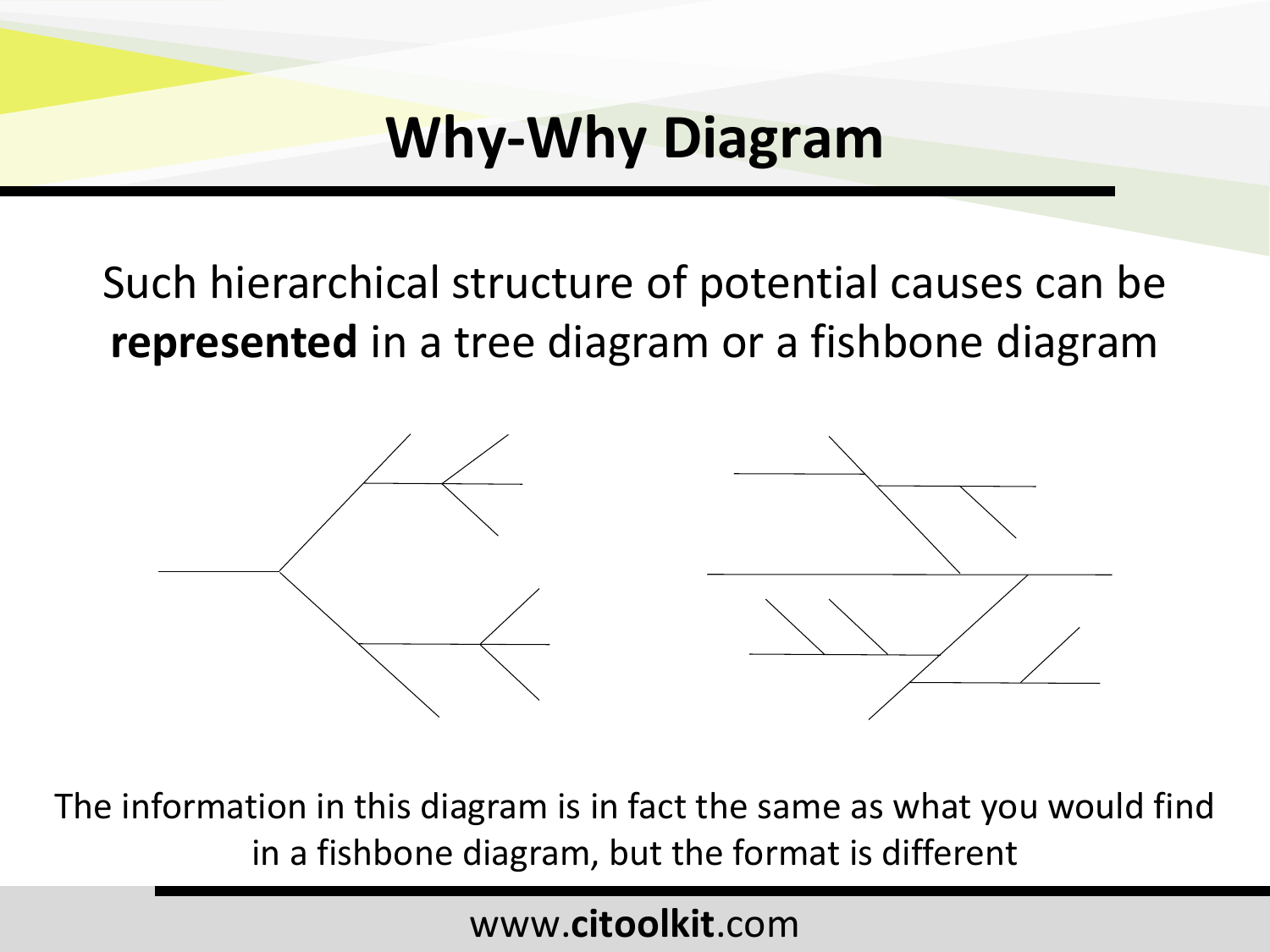The problem will normally be placed on the left side of the diagram whereas the most specific causes will be placed on the right side

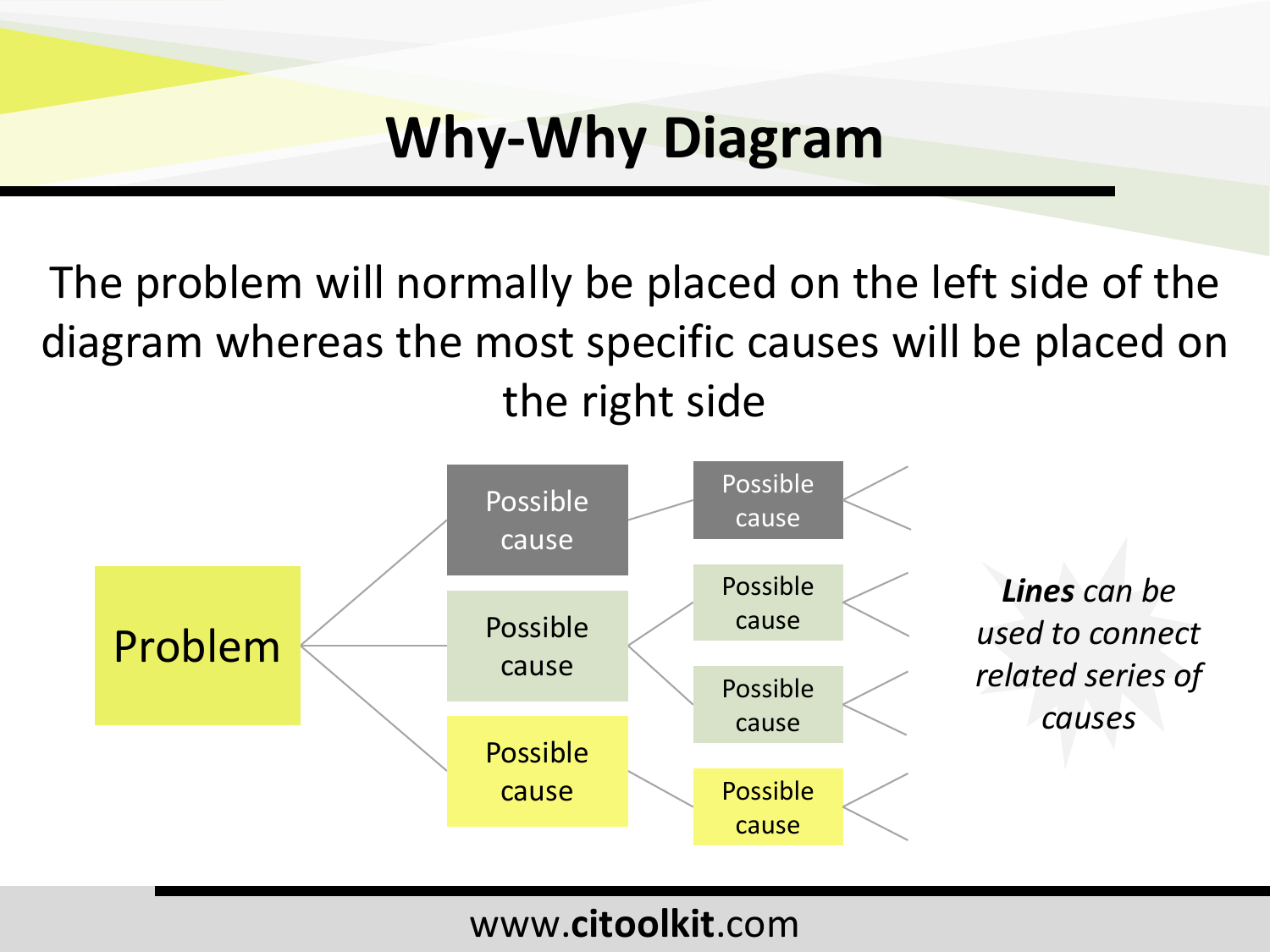

The most specific causes will be reflected as you move toward the right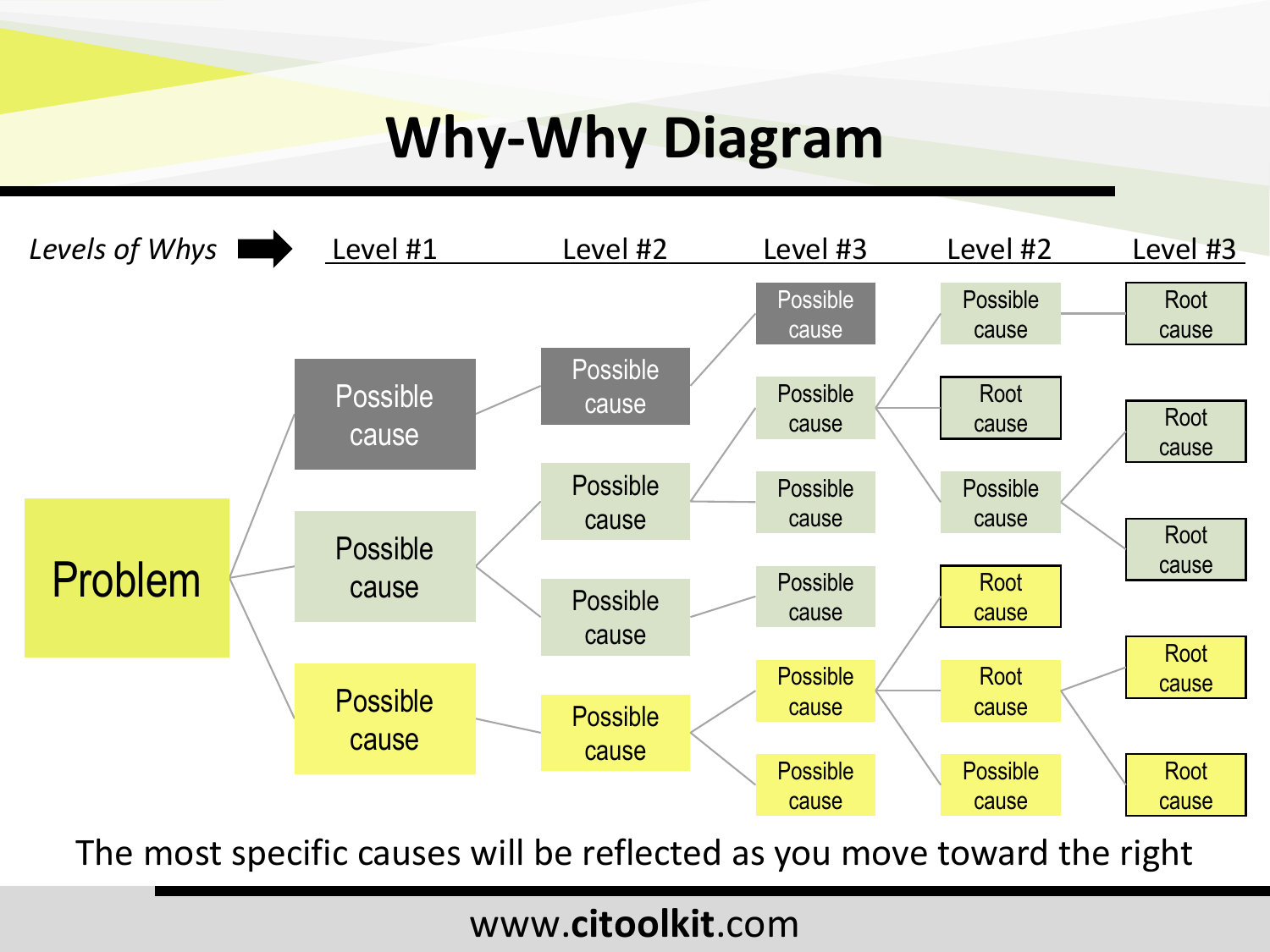Potential causes can be organized into **categories** to provide better focus and easier reference



www.**citoolkit**.com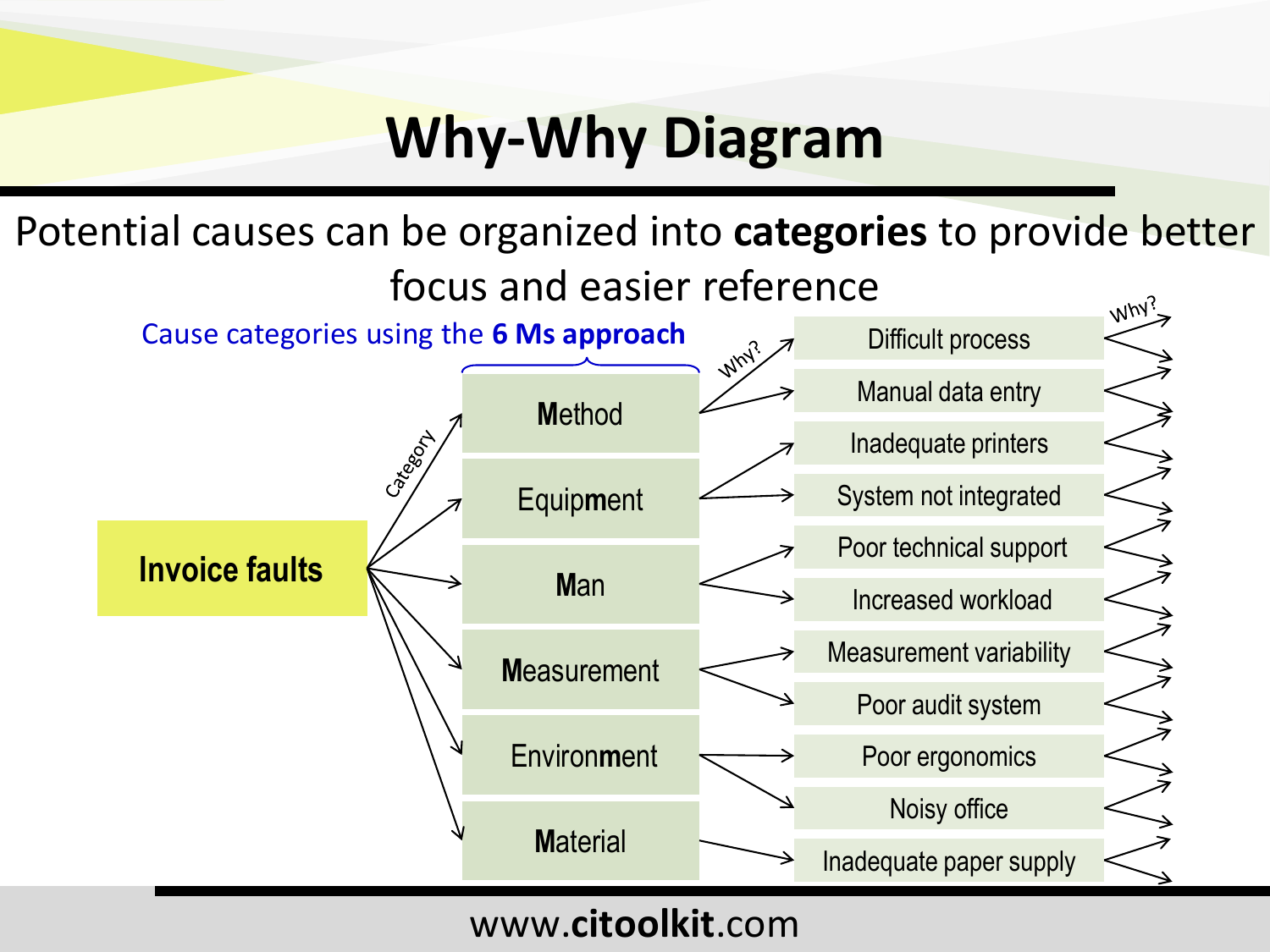### **Benefits**

Identifies the potential causes of an undesirable effect in order to solve it

Identifies the potential factors that may cause an effect to prevent future problems

Provides useful information to later problem-solving tools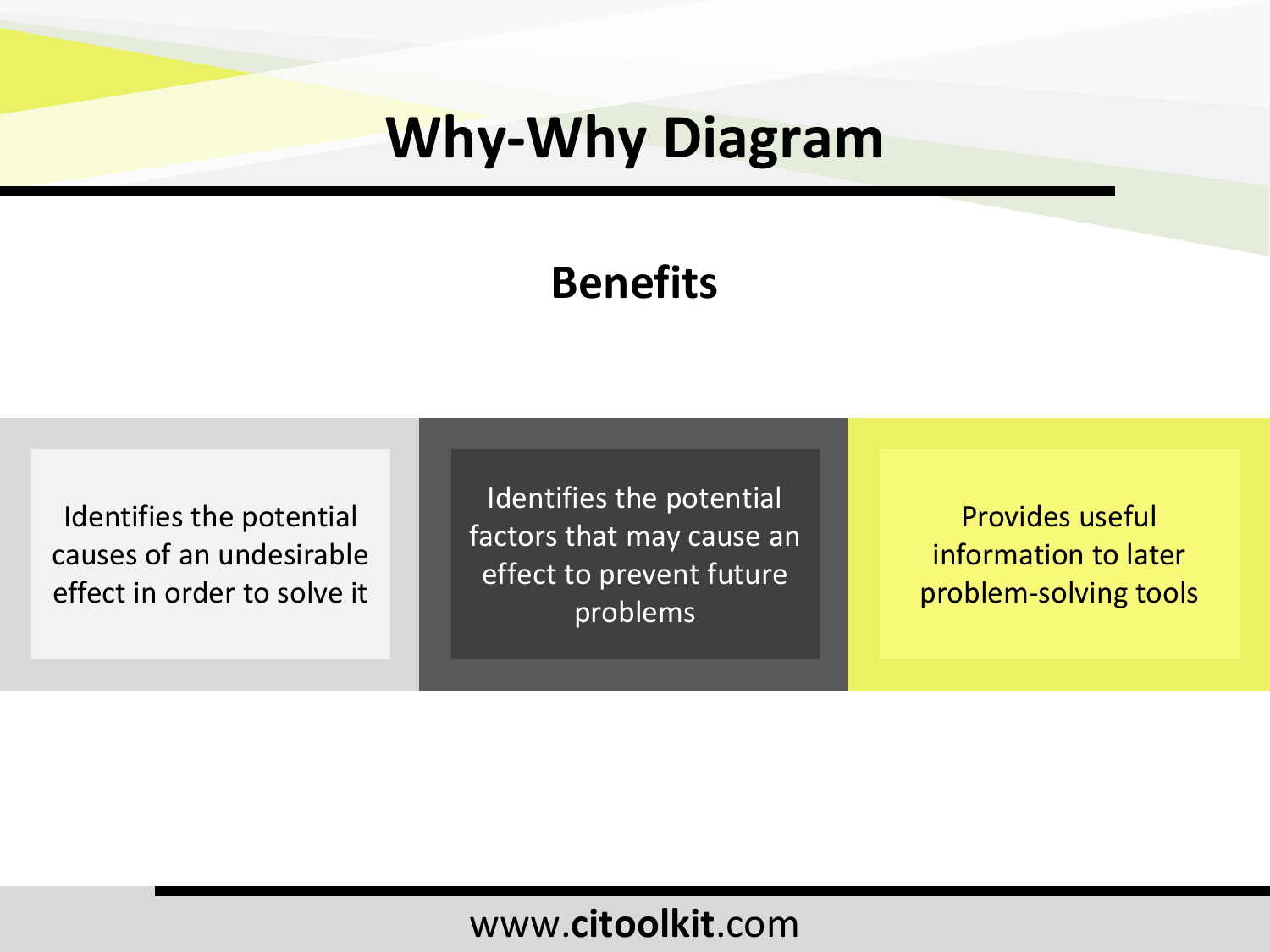### Often constructed during **team brainstorming sessions**



By going through the steps of drawing the diagram with your team, everyone gains a better understanding of the problem, making the solution easier to find later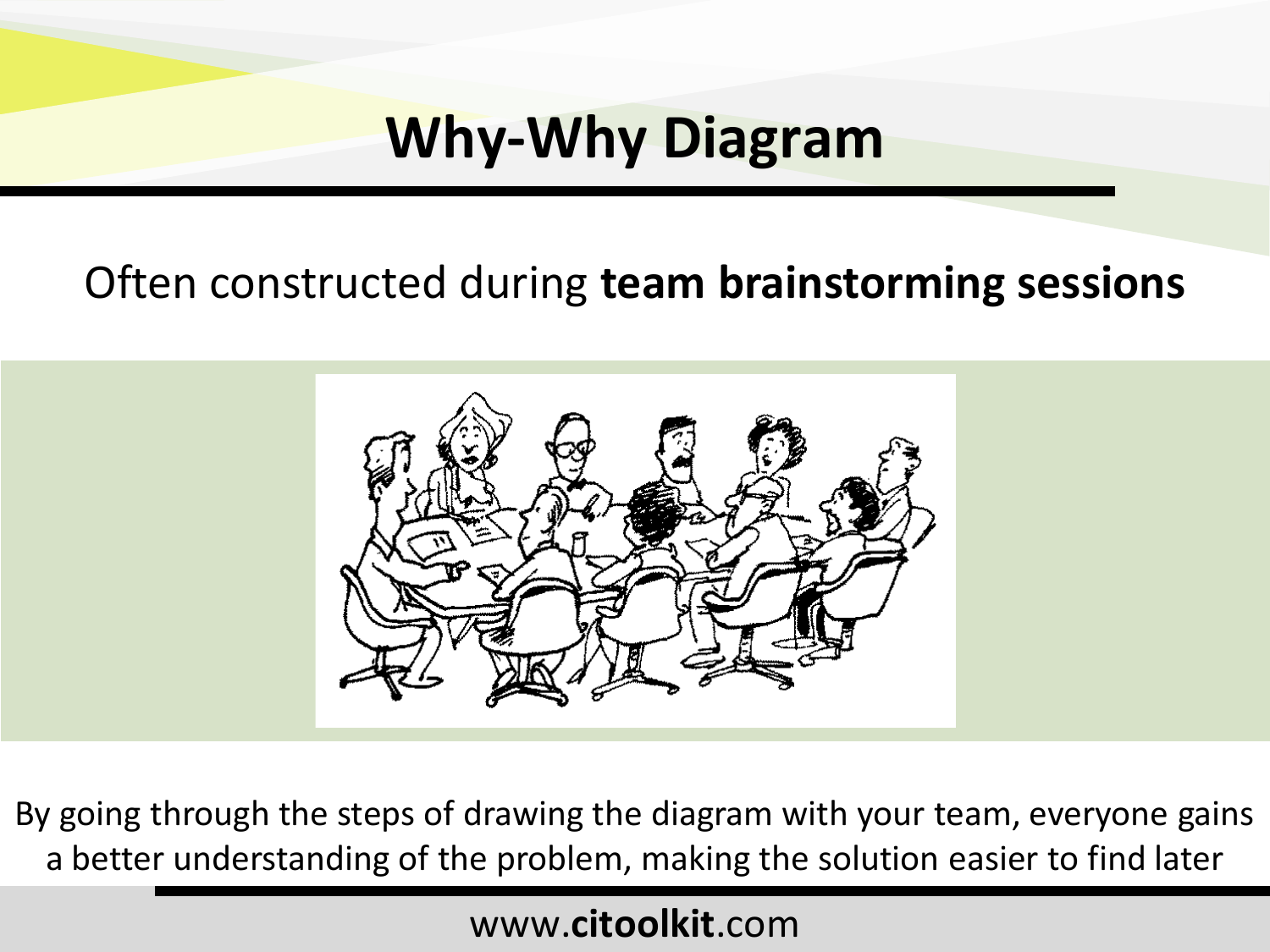### **How to Construct the Diagram**

With your team, clearly **state the problem** then write it on a post-it card

Place the problem card on the left side of a whiteboard or wall

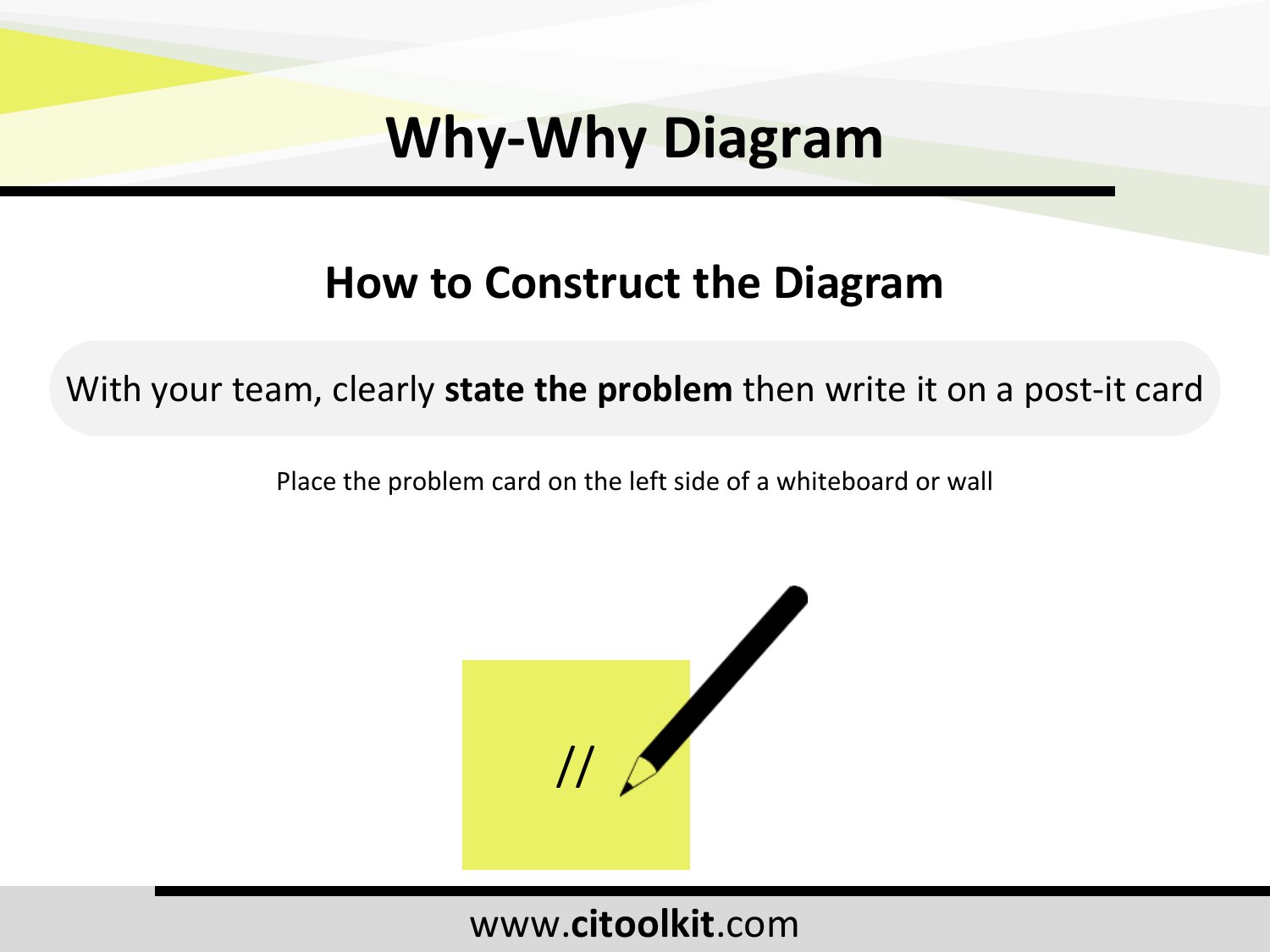### **How to Construct the Diagram**

#### Ask '**Why** the problem occurs'

Let the team members write as many causes as possible on post-it cards, group similar causes together, then stick them up to the right of your problem

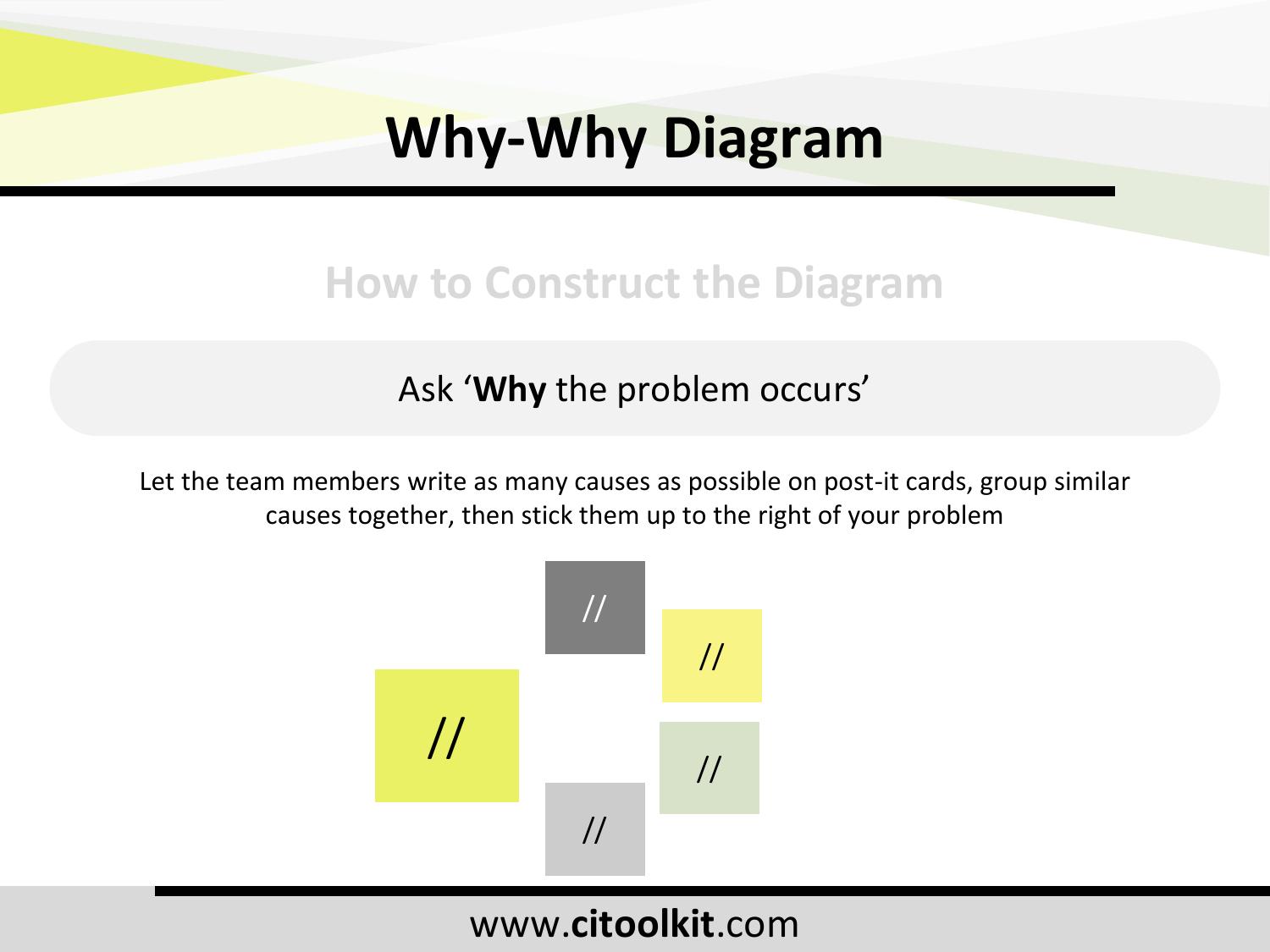### **How to Construct the Diagram**

#### **Ask Why again** for the generated causes and write the causes to the right

Start with the main causes and then the secondary causes and so on

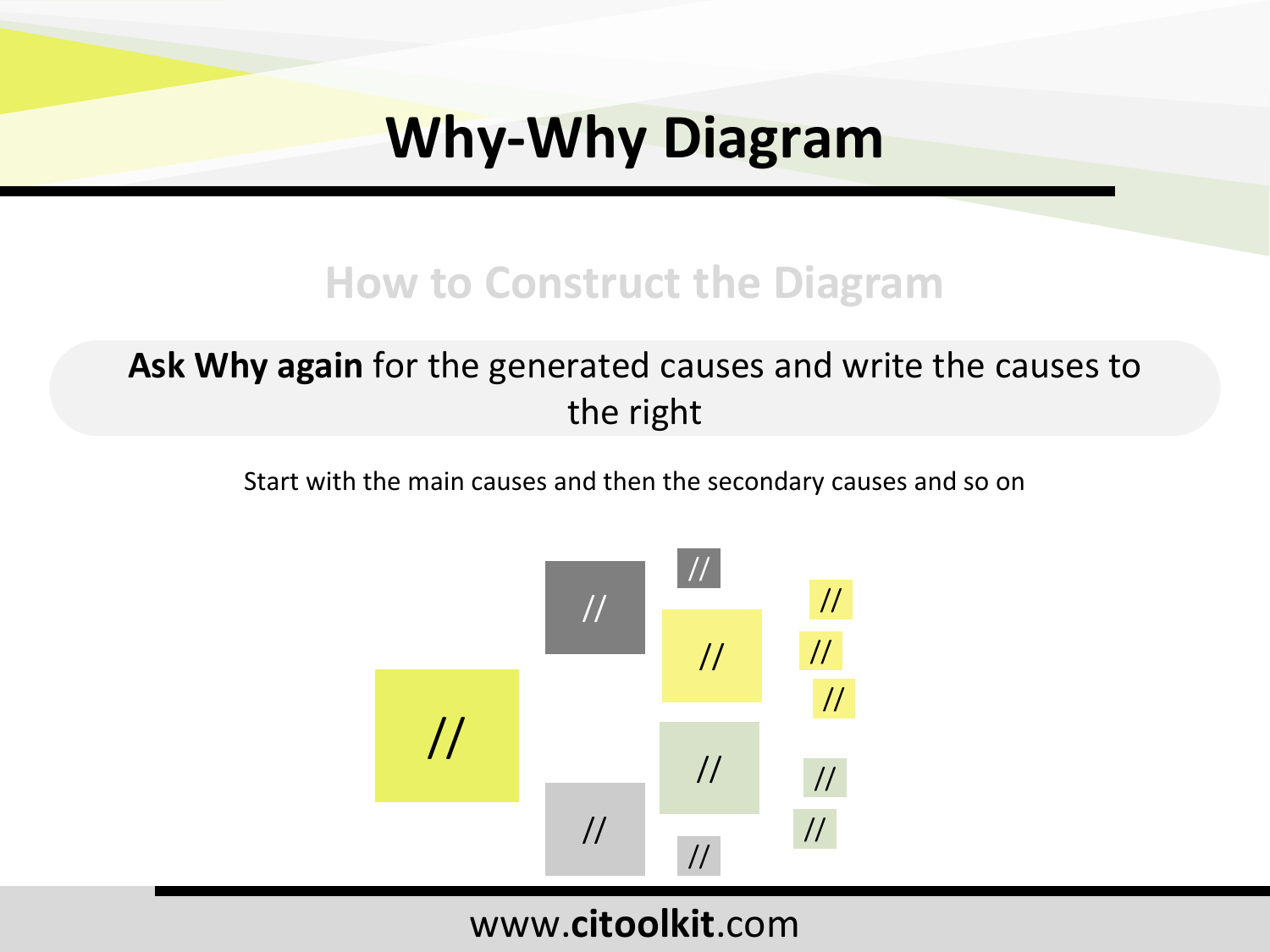### **How to Construct the Diagram**

#### Keep asking Why until the team **identifies the root causes** of the problem

You may need to collect and analyze data to confirm identified root causes are real

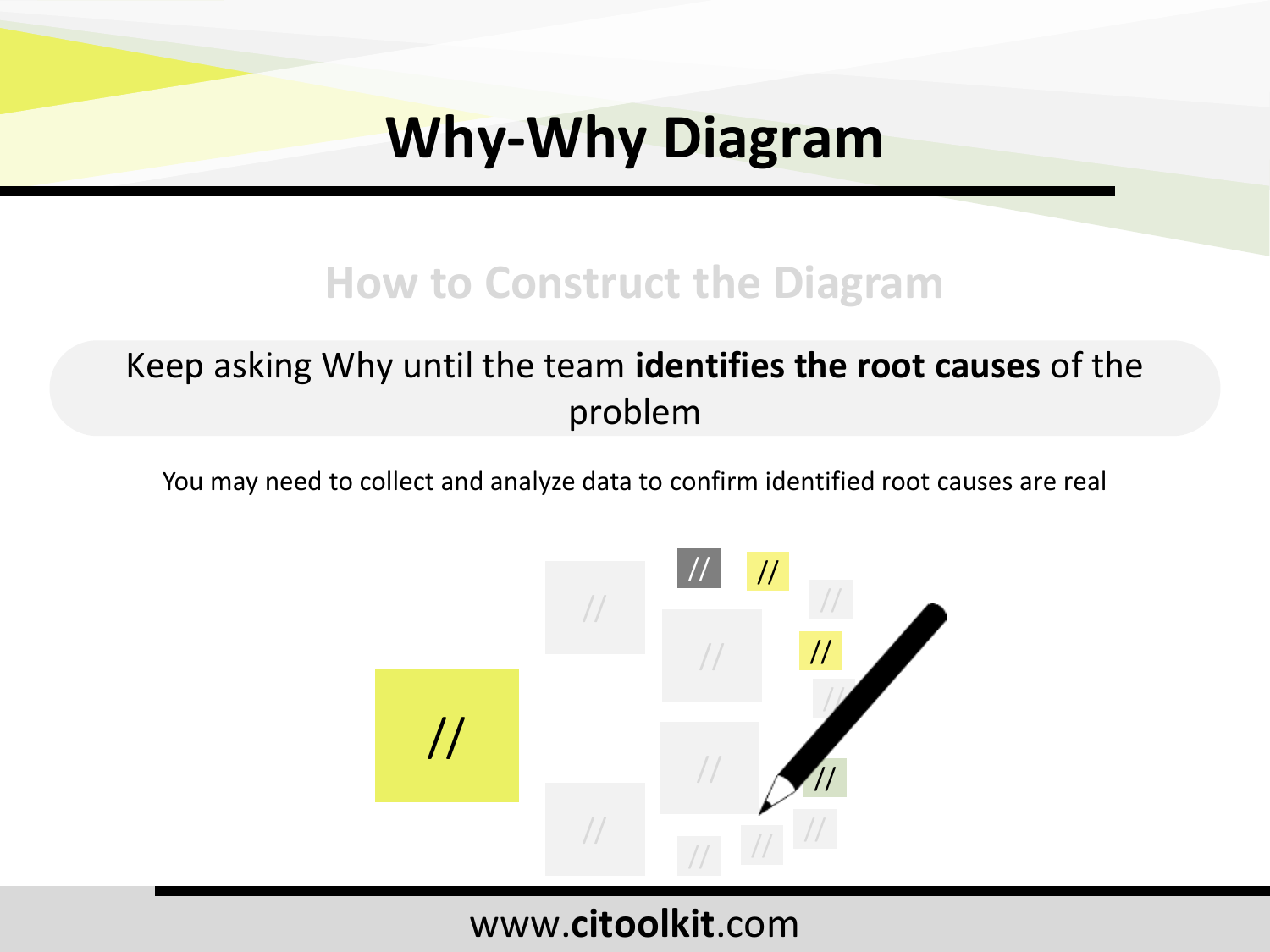### **How to Construct the Diagram**

Once you are finished, discuss and agree on the **corrective actions** that will permanently solve the problem

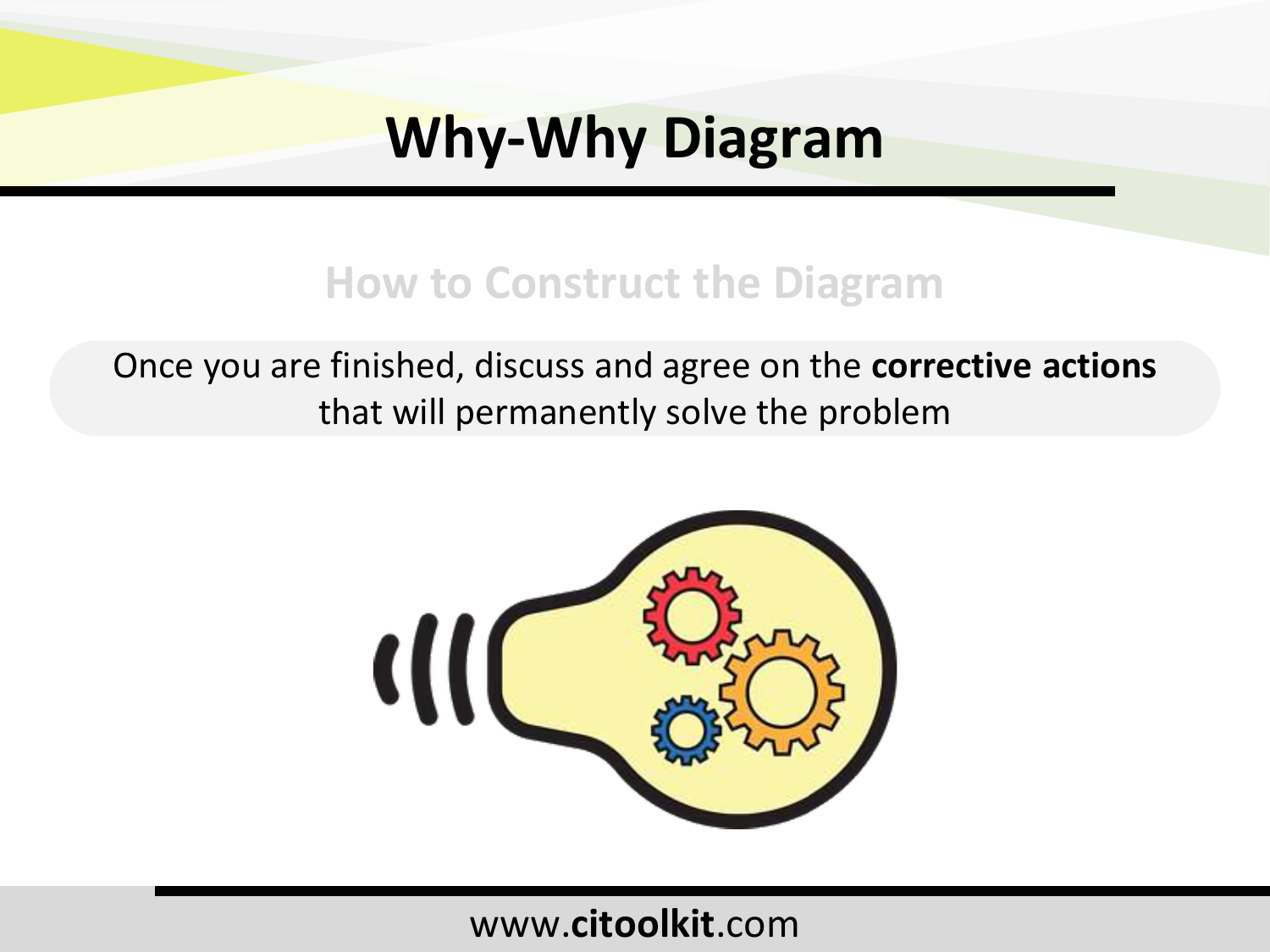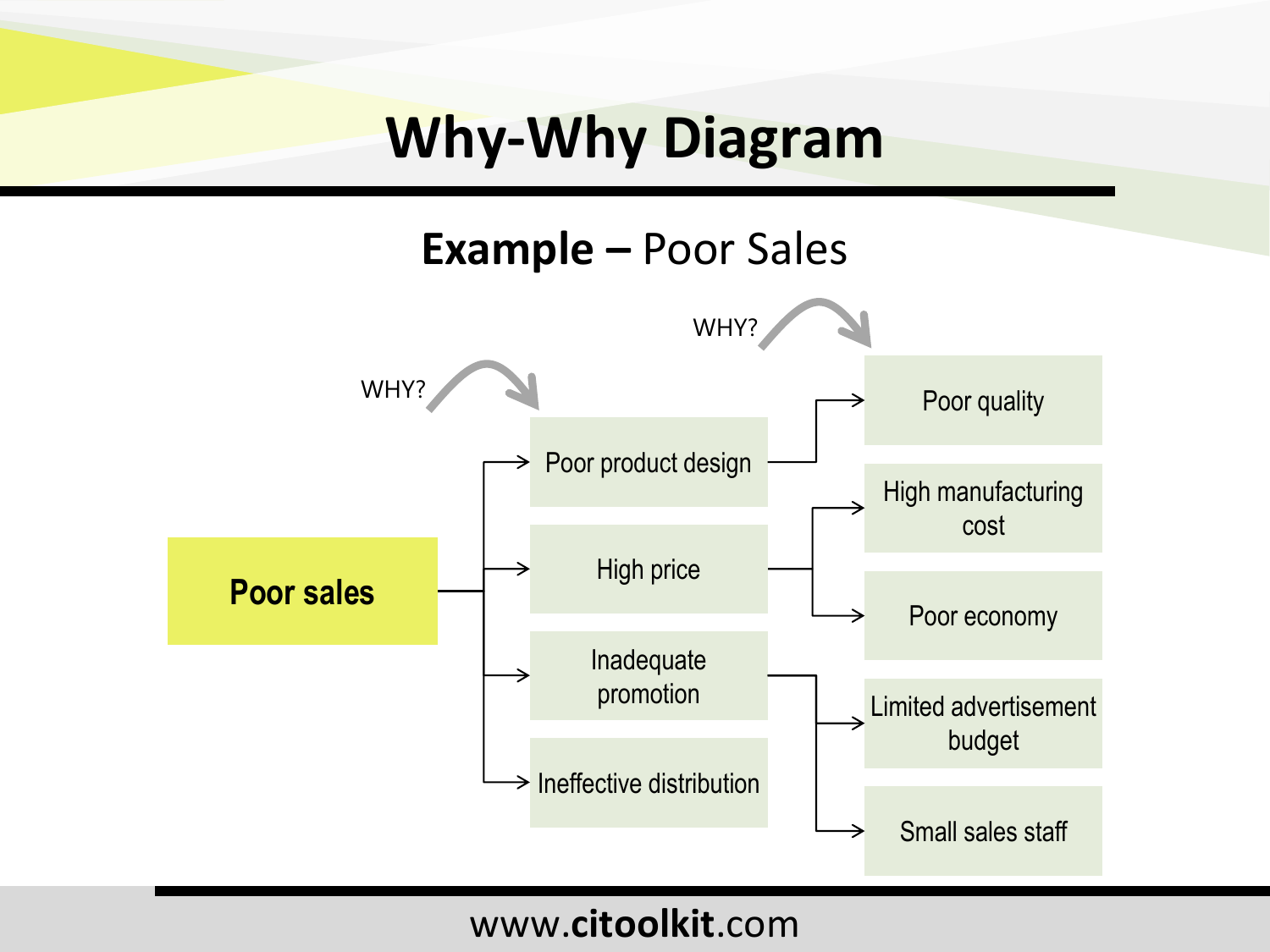### **Example -** Customer complaint

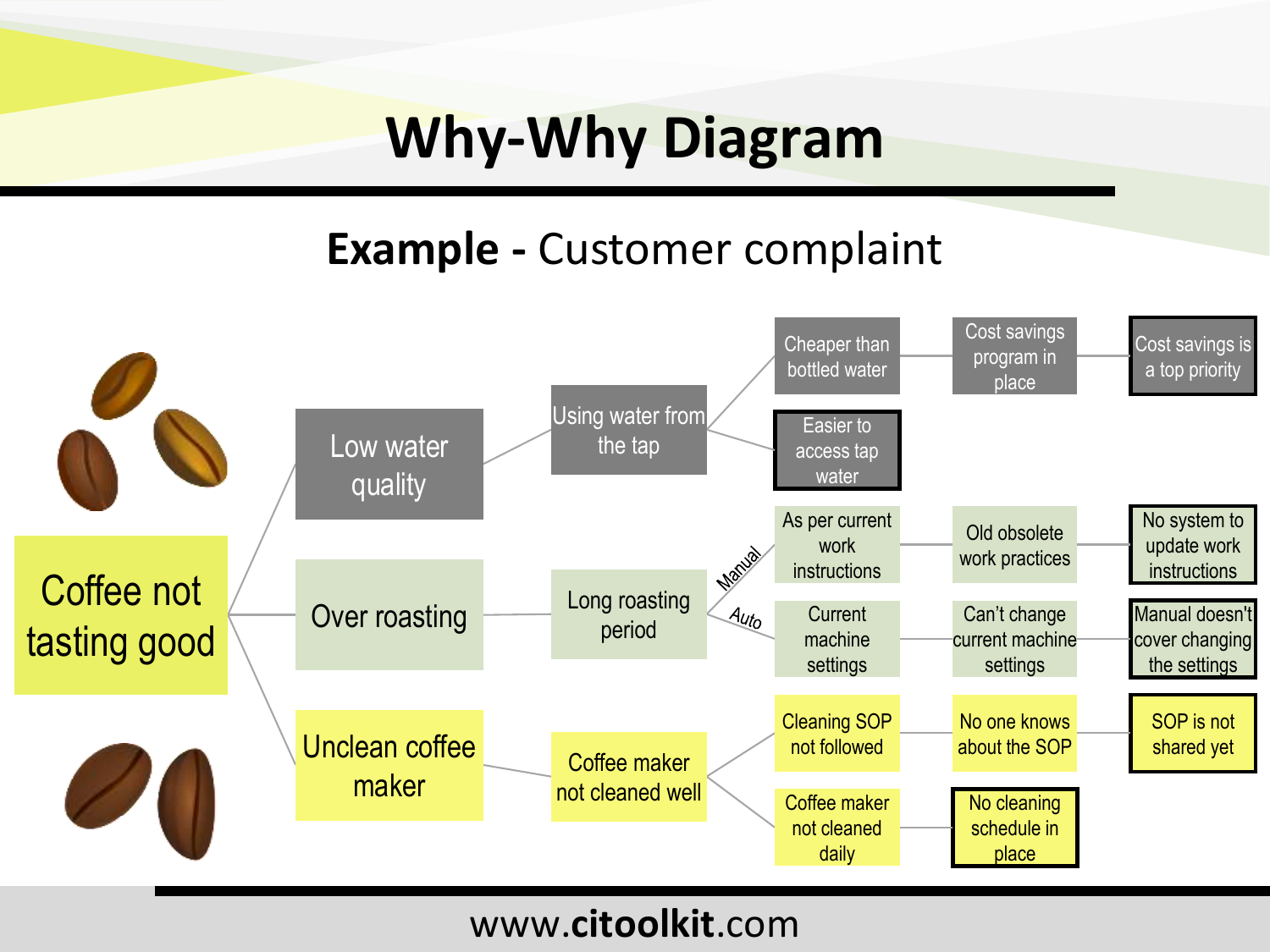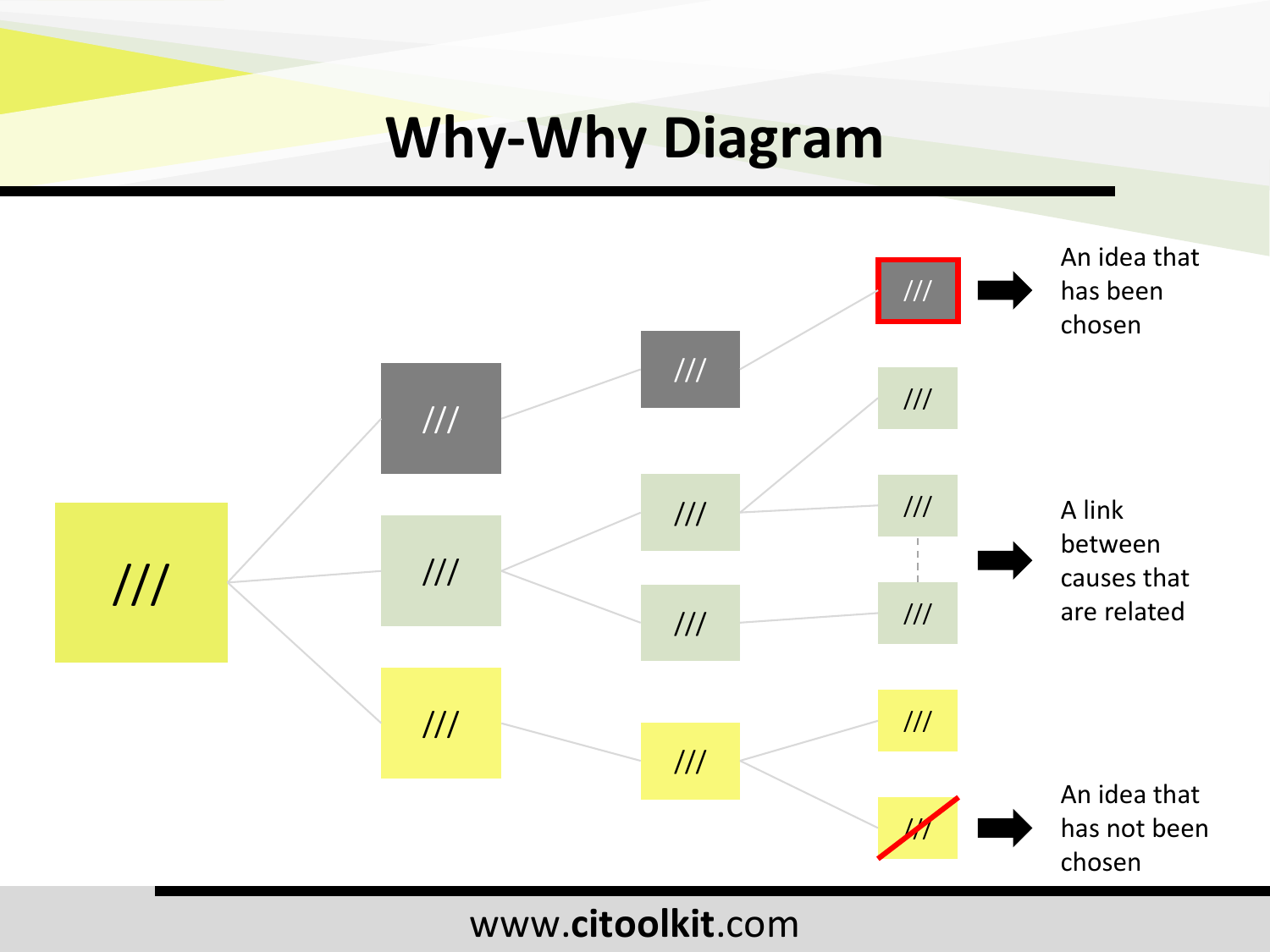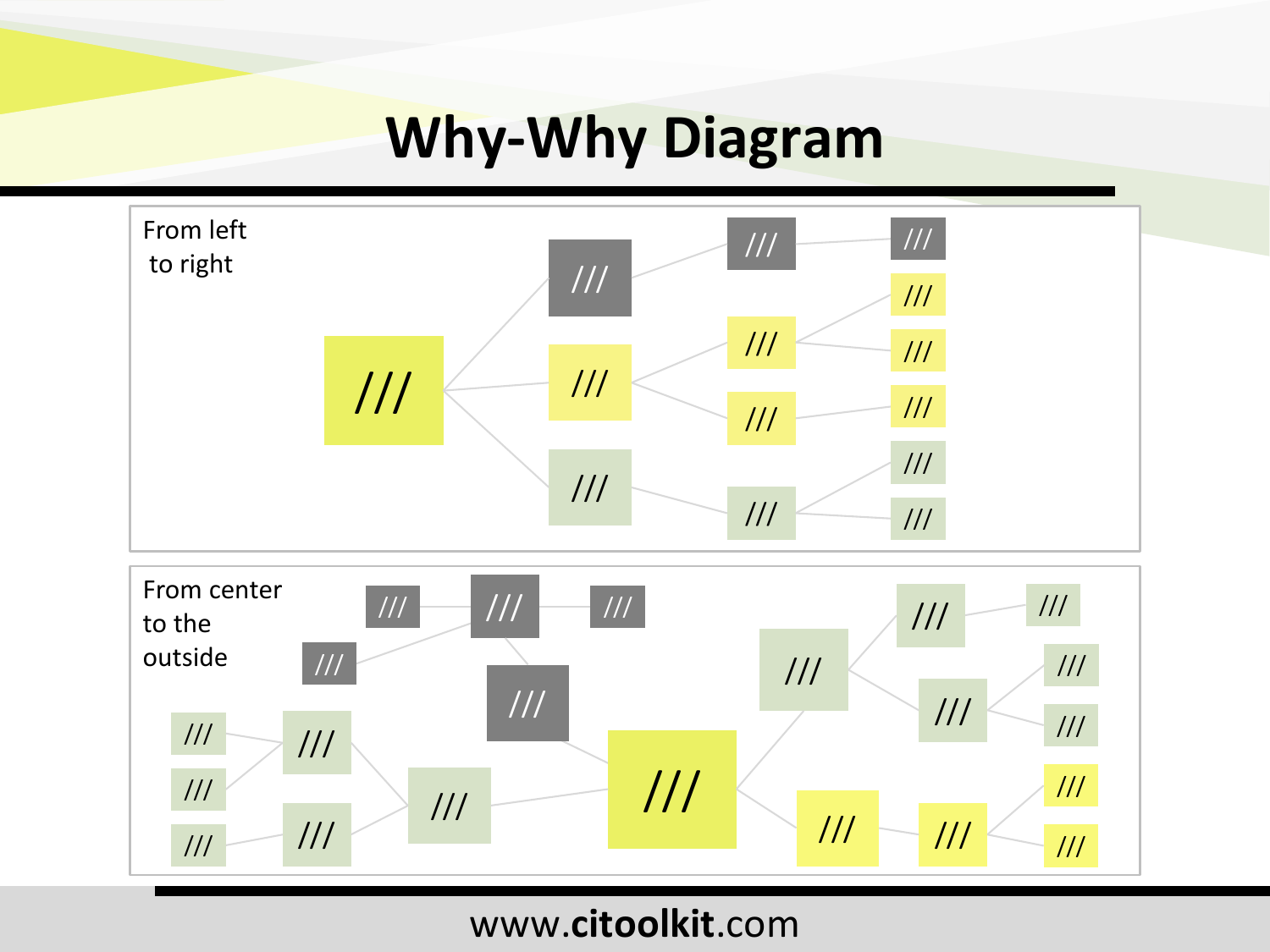### **Further Information**

### Be aware of adding causes which are **actually solutions**



The main idea behind the why-why diagram is to brainstorm all possible causes that may contribute to a problem, and not brainstorm solutions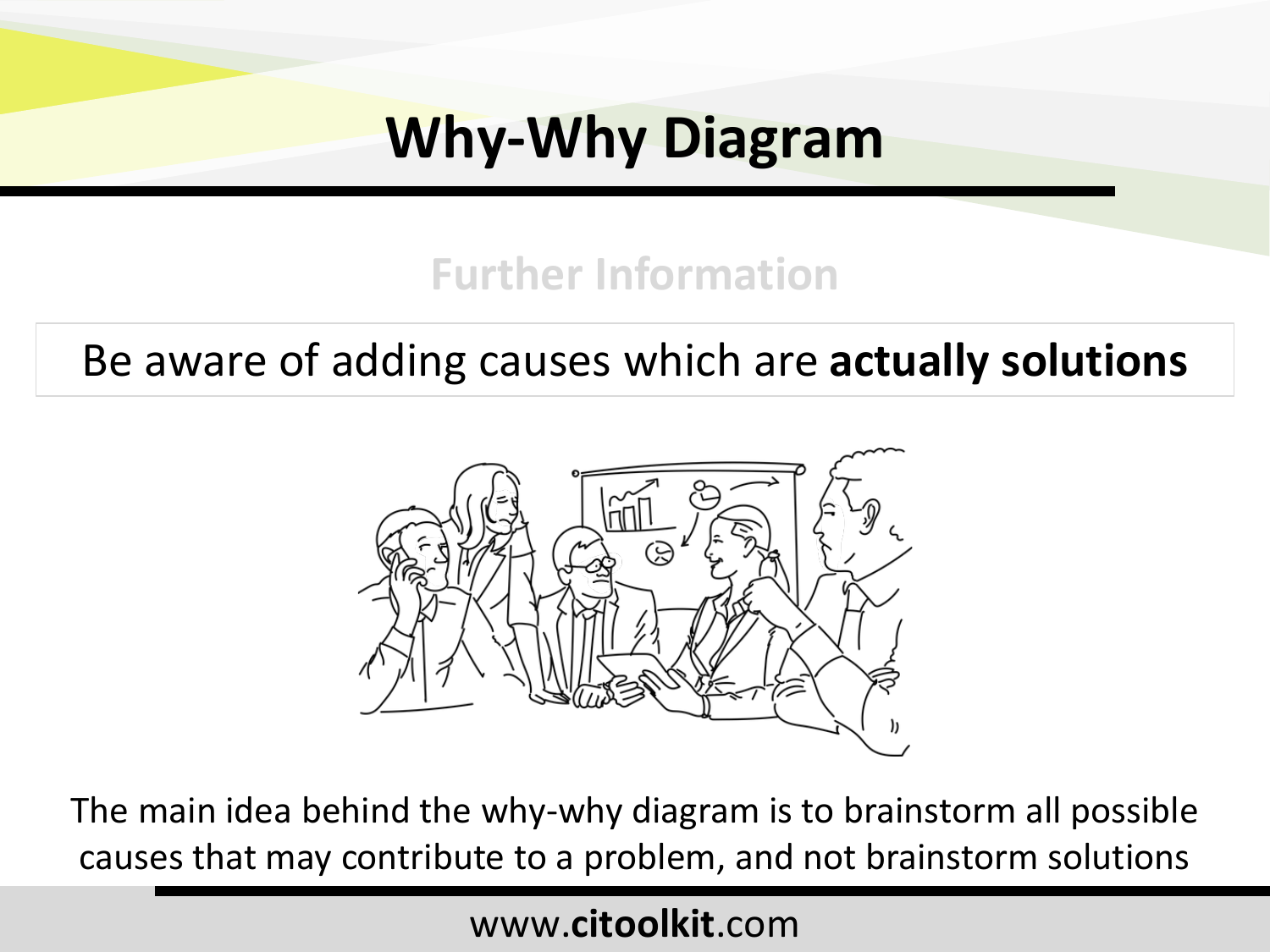### **Further Information**

### A **cause-and-effect matrix** can be used to prioritize the causes of the problem



Prioritizing and selecting the key causes will minimizes the need for more statistical analysis of inputs that are unlikely to have an impact on the output